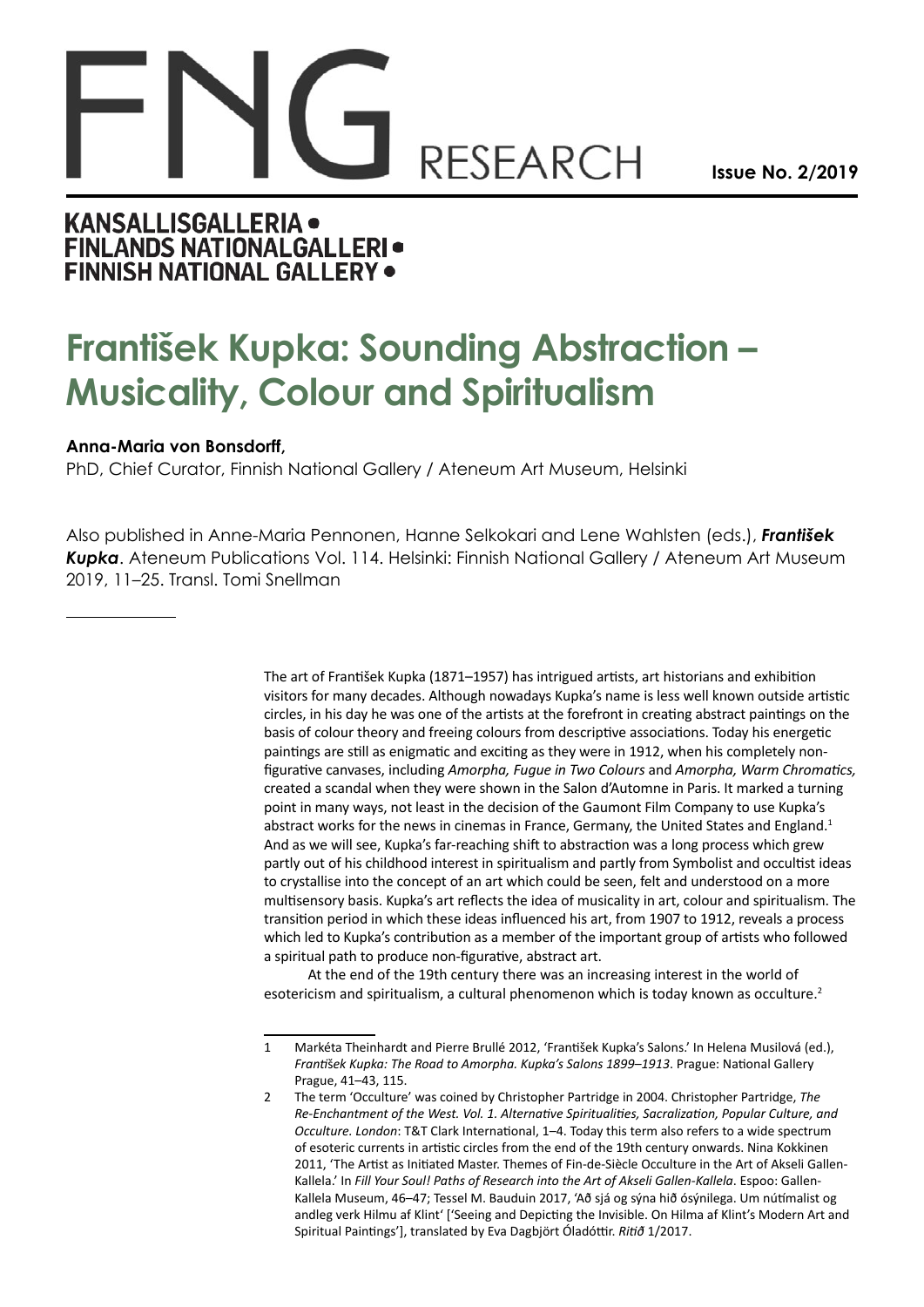

**František Kupka**, *Piano Keys, Lake,* **1909, oil on canvas, 79cm x 72cm National Gallery in Prague**

Theosophy, in particular, was a key interest among many artists and knowledge of this subject spread rapidly among international artistic circles in Vienna, Paris and elsewhere in Europe. Spiritual ideas permeated the environment around these artists, who were involved in the Theosophical movement and who produced abstract works at the beginning of the 20th century.<sup>3</sup> They included the Dutch artist Piet Mondrian (1872–1944), the Russian artist Wassily Kandinsky (1866–1944), as well as the Swedish painter Hilma af Klint (1862–1944) and the Lithuanian artist Mikalojus Konstantinas Čiurlionis (1875–1911). František Kupka too can be linked to this group of artists.4

<sup>3</sup> Exhibitions such as 'The Spiritual in Art: Abstract Painting 1890–1985' (1986), 'L'Origines des abstraction' (2003), 'Traces du Sacré' (2008) have widely discussed the spiritual currents and environments of the 19th- and 20th-century artists.

<sup>4</sup> Meda Mladek 1975, 'Central European Influences.' In *Frank Kupka: a Retrospective*. New York: Guggenheim Museum, 15, 17, 28–37; Maurice Tuchman 1986, 'Hidden Meanings in Abstract Art.' In *The Spiritual in Art: Abstract Painting 1890*–*1985*. New York, Los Angeles: Los Angeles County Museum of Art, Abbeville Press, 35–36.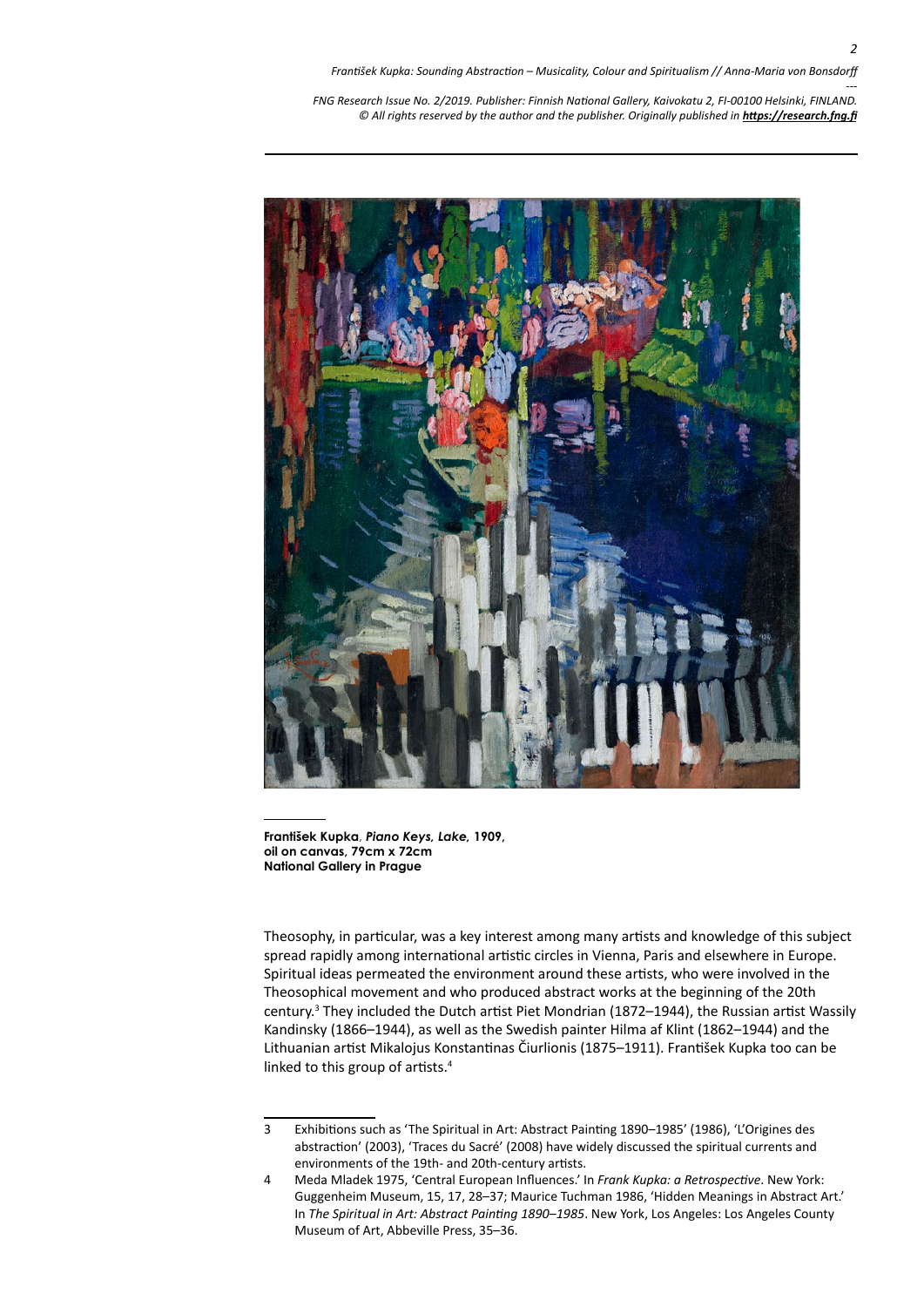Important as this interest in occulture was, there were also other vital aspects that played an important role in Kupka's artistic development. First, as an artist, he was very well aware of other sciences and the analogies between the arts. His art reflects musicality, not only in the works' titles, but through subject, form and colour, revealing a deeper aim to create 'musical' art during the 1890s and throughout his career. Indeed, Kupka created his paintings by working in series and combining coloured planes, rhythmical geometric forms and giving his works titles, such as *Yellow Scale* (1907), *Piano Keys, Lake* (1909), *Nocturne*  (1910), *Amorpha*, *Fugue in Two Colours* (1912) and *Warm Chromatics* (1911–12), the latter two titles inspired by the example of Johann Sebastian Bach (1685–1750). With this in mind, Kupka's ambitious trajectory in the direction of abstract art does have its context but will also show how he differs from the other artists mentioned here, as he aimed for an immersion in form, light and colour, to create a *sounding* abstraction.5

### *I am still groping in the dark, but I believe I can find something between sight and hearing* and I can produce a fugue in colours, as Bach has done in music. (Kupka, 1913)<sup>6</sup>

Throughout his life František Kupka was a spiritualist. Besides reading classical literature and books on anatomy, astronomy, chemistry and natural history, he explored philosophy, reading not only Plato but also Schopenhauer and Nietzsche. In particular, meeting the German painter and social reformer Karl Wilhelm Diefenbach (1851–1913) further developed his ideas on the reciprocal relationship between music and painting. The basis of Kupka's artistic training provided him with the principles on which he could later build his exceptional abstract works. At the Prague Academy, with its Nazarene artists, who stressed geometry rather than life drawing, Kupka came to master Golden Section theory and practice.<sup>7</sup> During these years he also became a sun worshipper, taking naked air baths daily, and revealing his multisensory 'Newtonian' experiences: '[M]y entire body penetrated by the fragrances and rays of light (…) bathed by hues flowing from the titanic keyboard of colour.'8

At the time theosophical publications, illustrations and periodicals played a part in the rapid dissemination of Theosophy around Europe. Annie Besant and Charles W. Leadbeater's book, *Thought-Forms* (1905), was illustrated with colourful images of astral bodies and auras. A.P. Sinnett's *Esoteric Buddhism* (1883) included planetary diagrams that were reproduced in an 1890 issue of *La Revue Théosophique*. As well as these texts, their schematic and colourful illustrations may have provided inspiration for many artists at the beginning of the 20th century.9 One contemporary of Kupka's, Hilma af Klint, began painting her abstract 'Temple Series' in 1906.<sup>10</sup> Although these works were never shown in her lifetime and were kept hidden at her own instigation, her example is one of many that show theosophically inclined artists shared an ambitious vision to produce non-figurative works, to give shape to invisible contexts and make them visible.11

8 Quoted in Mladek 1975, 26; Tuchman 1986, 36.

*---*

<sup>5</sup> With the term 'sounding abstraction' I am also referring to Sixten Ringbom's groundbreaking study *The Sounding Cosmos: A Study in the Spiritualism of Kandinsky and the Genesis of Abstract Painting* (1970). Acta Academiae Aboensis, A: 38, 2. Åbo: Åbo Akademi.

<sup>6</sup> Abel Warshawsky, an American painter living in Paris, interviewed Kupka for the *New York Times*, 19 October 1913. Allusions to the fugue are found only occasionally in 19th-century writings on art. The German Romantic painter Philipp Otto Runge (1777–1810) described his picture, *The Nightingale's Lesson* (1804–05), as 'the same thing as a fugue in music', letter 4 August 1802. In Peter Vergo 2013 (2010), *The Music of Painting. Music, Modernism and the Visual Arts from the Romantics to John Cage*. London: Phaidon Press, 205, 251.

<sup>7</sup> Tuchman 1986, 35.

<sup>9</sup> Robert P. Welsh 1986, 'Sacred Geometry: French Symbolism and Early Abstraction.' In *The Spiritual in Art: Abstract Painting 1890*–*1985*, 80–81.

<sup>10</sup> Tessel M. Bauduin 2017, 187–224.

<sup>11</sup> Iris Müller-Westerman & Jo Widoff (eds.) 2013, *Hilma af Klint – A Pioneer of Abstraction*. Stockholm: Moderna Museet, 33–35, 145.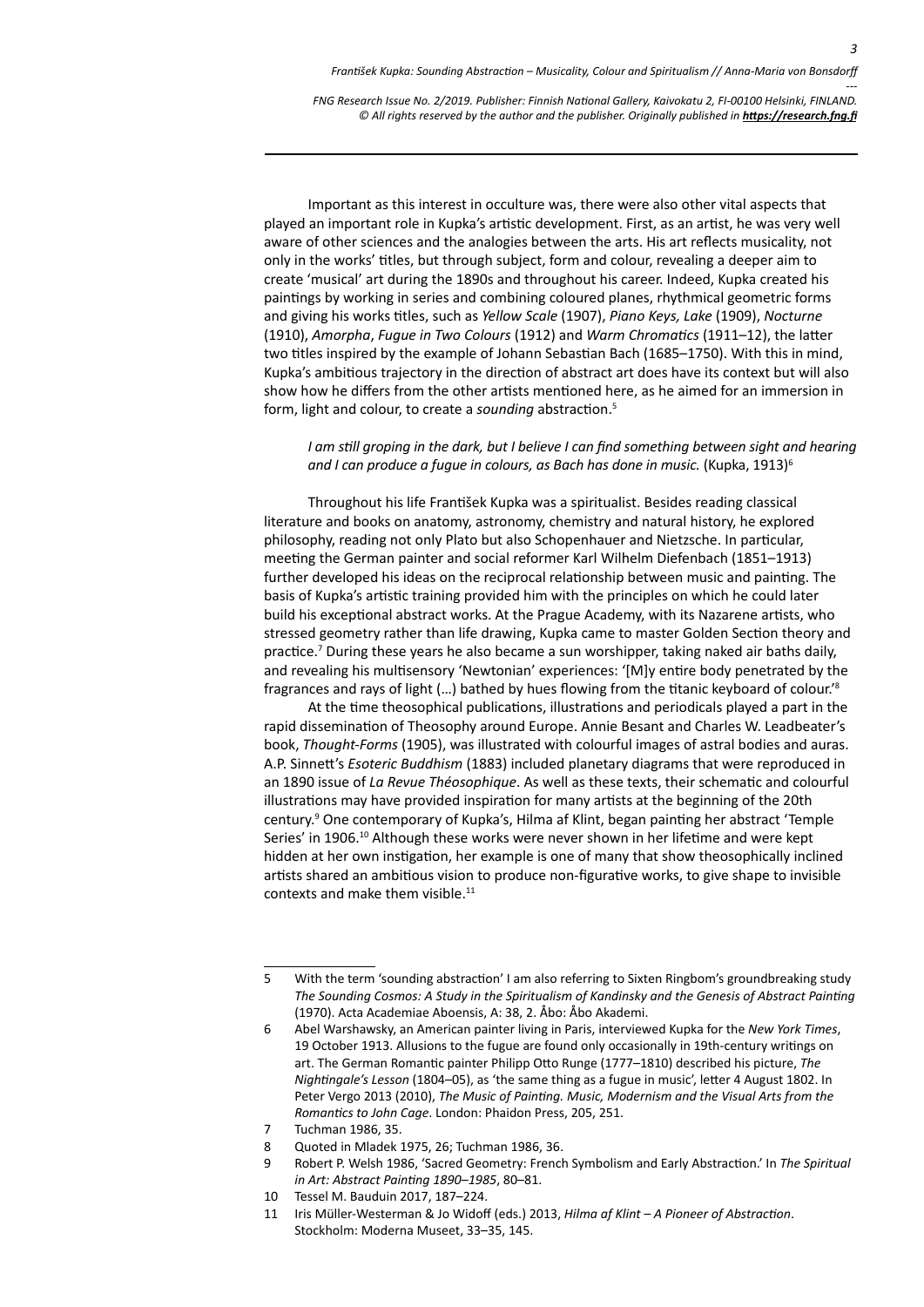

**František Kupka,** *Discs of Newton I, Study for Fugue in Two Colours***, 1911–12, oil on canvas, 49.5cm x 65cm Centre Pompidou, Musée national d'art moderne, Paris** Photo: Centre Pompidou, MNAM-CCI, Dist. RMN-Grand Palais / Bertrand Prévost

### **Colour and the sounding cosmos**

*Music is the only art of sounds that are not in nature and almost entirely created. Man created the articulation of thoughts by words. He created writings, he created the airplane and the locomotive. Therefore, why may he not create in painting and sculpture independently of the forms and colours of the world about him?* (Kupka,  $1913$ )<sup>12</sup>

This statement by František Kupka reflects his appreciation of music and how music differs from the other arts by being purely humanly created and immaterial. However, this was by no means a new idea as it had been an important current throughout the 19th century. One of the first to convey musical elements in painting was the American-born James Abbott McNeill Whistler (1834–1903), who began giving musical titles to his paintings in the 1860s.13 *Symphony in White No. 1: The White Girl* (1862) is Whistler's key work, initiating him into colour and meaning. Further paintings followed, such as *Symphony*, *Arrangement* and specifically *Nocturne,* which suggest dusk or darkness and the compositions of Frédéric Chopin (1810-49).<sup>14</sup>

<sup>12</sup> A. W. Warshawsky, '"Orpheism" Latest of Painting Cults.' Interview with Kupka. *The New York Times* 19 October 1913.

<sup>13</sup> Richard Dorment and Margaret F. MacDonald (eds.) 1994, *Whistler.* London: Tate Gallery Publications, 77.

<sup>14</sup> Anna-Maria von Bonsdorff 2012, *Colour Ascetism and Synthetist Colour: Colour Concepts in turn-of-the-20th-century Finnish and European Art*. Doctoral thesis, University of Helsinki. Porvoo: Unigrafia, 135–36.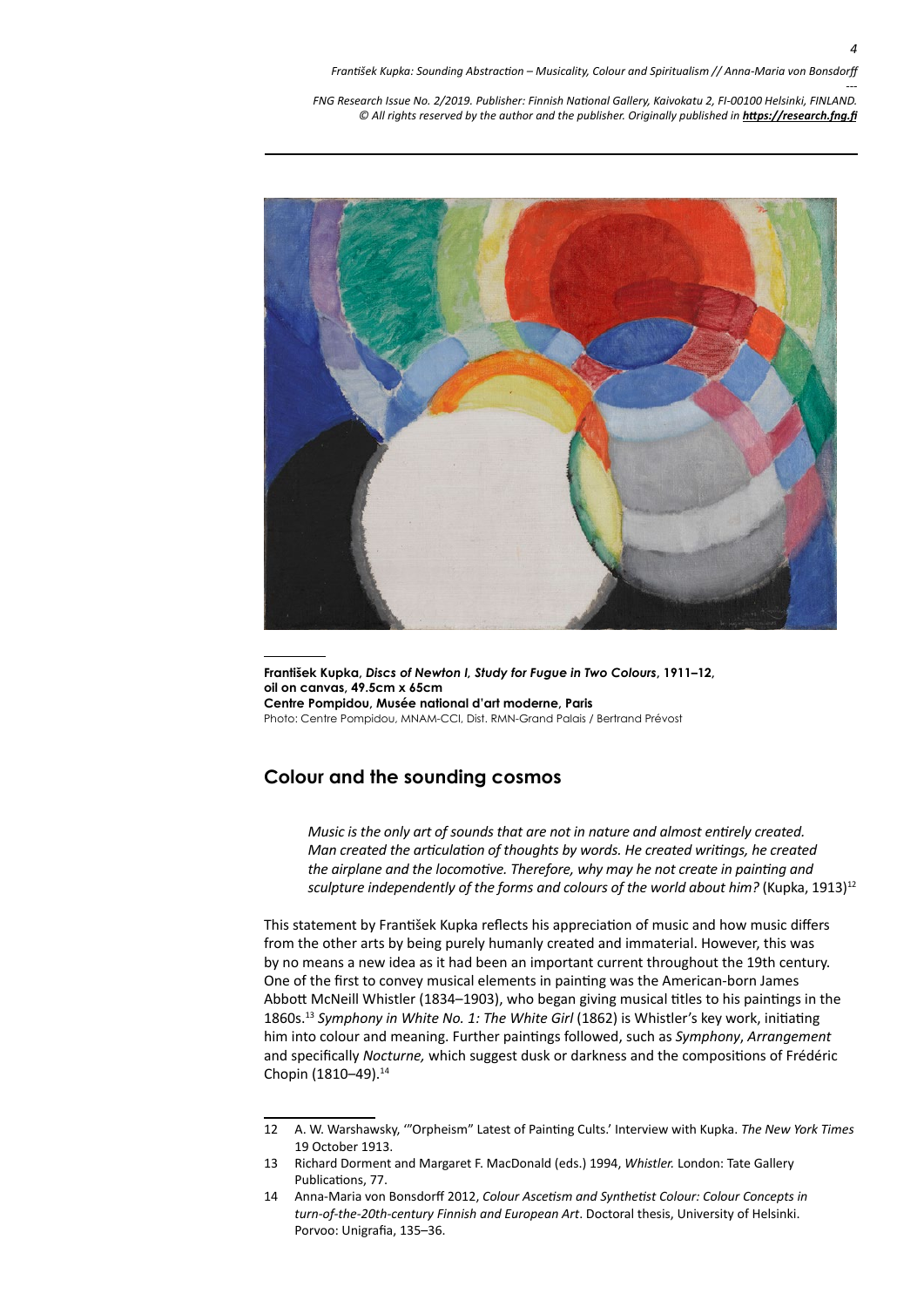Many artists who followed Whistler were interested in chromatic and tonal compositions. Although various views emerged regarding musicality in art, in the 1890s the treatment of the subject of a painting began moving towards a simplified idiom; the reductive synthetism of artists as varied as Paul Gauguin (1848–1903) or Mondrian highlighted the potential of painting as both a visual motif and a source of emotional response, allowing artists to simplify and organise, alter and harmonise.<sup>15</sup> In addition, European artists were now interested in their past and mystical heritage, and Kupka was no exception. His years in Vienna, from 1892–96, only strengthened his theosophical attitude and his interest in decorative and synthetist geometrical forms and colours, which can also be seen in the decorative tradition of his native Bohemia. Thus his ideas are more mystical and less futuristic.16

Composers were also influenced by the principles of colour, music and higher being. The Finnish composer Jean Sibelius (1865–1957), who was synaesthetic, is known to have read Schopenhauer's *On Vision and Colours* (1816), which discusses colours and their experience from an entirely new perspective.<sup>17</sup> This kind of artistic interdisciplinarity was also advocated by others, such as Claude Debussy (1862–1918), who wrote music to the texts of Symbolist poets and was also deeply inspired by contemporary painting.<sup>18</sup> Composers' interests in correspondences reverberated with cross-overs of all kinds between music, theatre, literature, applied art and, of course, visual art. In music, the daring orchestral colour experiments of Richard Wagner (1813–83), and Alexander Scriabin (1871–1915) exploded in the late-19th century.19 The Lithuanian artist and composer Čiurlionis, was a theosophist who wrote music in response to his own paintings and developed a unique style of abstraction. In his brief lifetime the work he made from 1903 to 1909 came to be admired by Igor Stravinsky (1882–1971) and Kandinsky. Čiurlionis produced painted sonatas and fugues as conscious fusions of musical ideas into visual form. *Sonata of the Stars No.6, Allegro and Andante* (1908) is a combination of landscape elements, cosmic features, such as stars and planets, and architectural forms.20

### **'The titanic keyboard of colour'**

After Kupka settled in Paris in 1896, he attended lectures, worked in a biology laboratory at the Sorbonne and frequented the Paris Observatory, devoting his time to scientific studies. This interest in science was underpinned by his belief in the interconnectedness of all things.

*---*

<sup>15</sup> Anna-Maria von Bonsdorff *et al.* 2012, 'Preface.' In Frances Fowle (ed.), *From Van Gogh to Kandinsky: Symbolist Landscape in Europe 1880*–*1910*, Exhibition catalogue, National Galleries of Scotland, Edinburgh, Van Gogh Museum, Amsterdam, Ateneum Art Museum, Helsinki. Brussels: Mercatorfonds, 14–15.

<sup>16</sup> Herschel B. Chipp 1996, *Theories of Modern Art*. *A Source Book by Artists and Critics*. Berkeley, Los Angeles and London: University of California Press, 311.

<sup>17</sup> Adolf Paul to Jean Sibelius, 23 November 1894. Quoted in Minna Turtiainen 2014, 'Adolf Paul – Farmer, Musician, Author and Dramatist in Between Identities.' In *Between Light and Darkness: New Perspectives in Symbolism Research. Studies in the Long Nineteenth Century, vol. 1*. The Birch and the Star – Finnish Perspectives on the Long 19th Century. [http://birchandstar.org/vol-1](http://birchandstar.org/vol-1-between-light-and-darkness-new-perspectives-in-symbolism-research/) [between-light-and-darkness-new-perspectives-in-symbolism-research/,](http://birchandstar.org/vol-1-between-light-and-darkness-new-perspectives-in-symbolism-research/) 85–86.

<sup>18</sup> Anna-Maria von Bonsdorff 2014, 'Correspondences – Jean Sibelius in a Forest of Image and Myth.' In Hanna-Leena Paloposki (ed.), *Sibelius and the World of Art*. Ateneum Publications vol. 70. Helsinki: Finnish National Gallery, 91–95.

<sup>19</sup> Charles A. Riley 1995, *Color Codes*. *Modern theories of color in philosophy, painting and architecture, literature, music and psychology.* University Press of New England, 2.

<sup>20</sup> Rasa Andriušytė (ed.) 1997, 'The Work of Mikalojus Konstantinas Čiurlionis.' *Verkelytė-Federavičienė*. Verkelytė-Federavičienė, Birutė, *Mikalojus Konstantinas Čiurlionis: Printings, Sketches, Thoughts*. Vilnius, 17–19, 25; Richard Thomson 2012, 'Into the Mystic.' In Frances Fowle (ed.), *From Van Gogh to Kandinsky: Symbolist Landscape in Europe 1880*–*1910*, Exhibition catalogue. National Galleries of Scotland, Edinburgh, Van Gogh Museum, Amsterdam, Ateneum Art Museum, Helsinki. Brussels: Mercatorfonds, 166–68.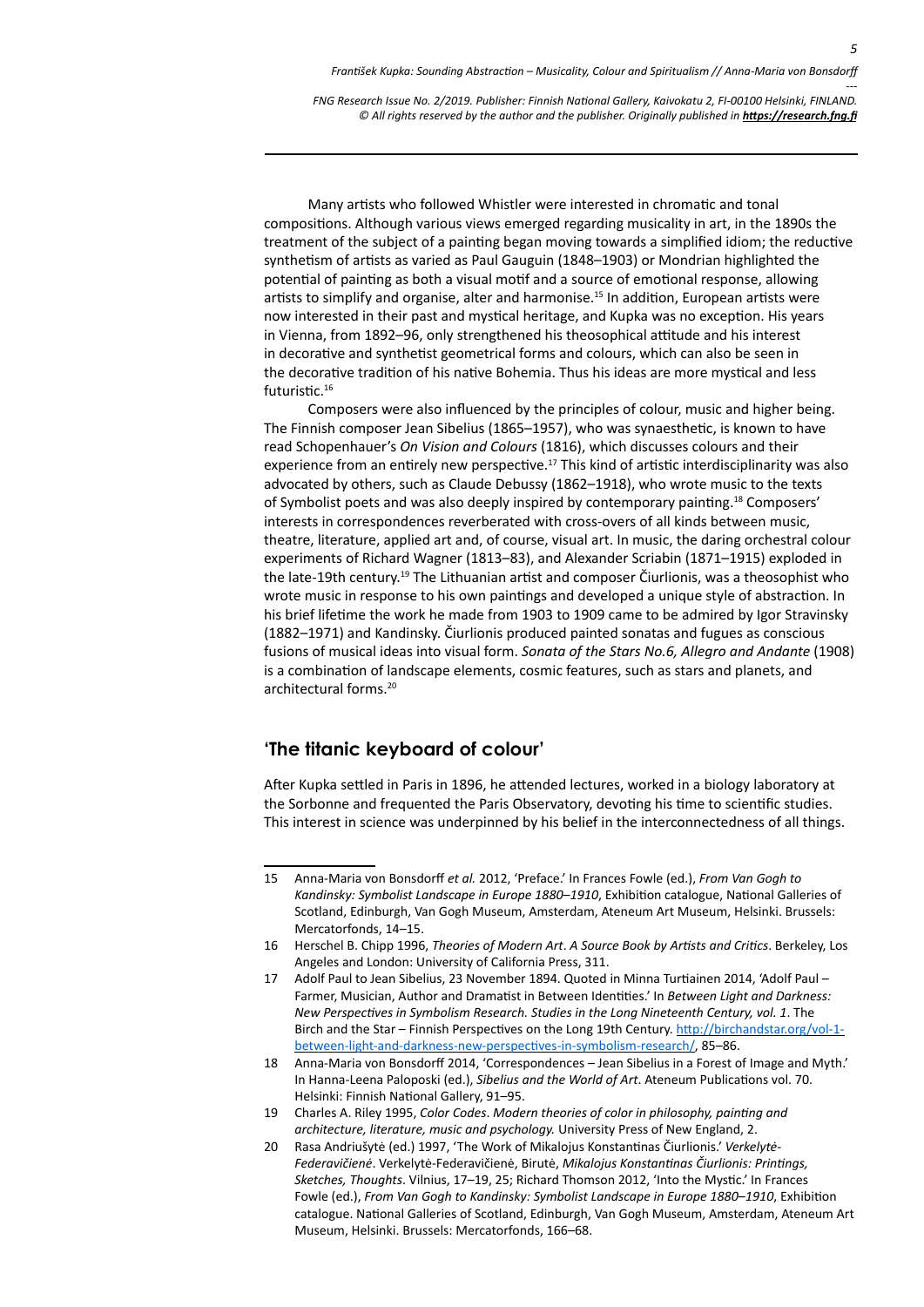

**František Kupka,** *Amorpha, Fugue in Two Colours* **1912, oil on canvas, 211cm x 220cm National Gallery in Prague**

He believed that the principles of spiritual reality and cosmic order were implicit in nature and that the role of the artist's higher consciousness was not to copy nature but to create a parallel order. Kupka subscribed to the notion of superconsciousness, a visionary state in which objects are without gravity or spatial position.<sup>21</sup>

In 1909, Kupka painted a strange hybrid work, *Piano Keys, Lake*. The upper half of this composition is a park-like scene, peopled with richly coloured figures, enhanced by a dark background. At the lower edge are the black and white keys of a piano, some of them drifting upwards to merge with the landscape, the social setting and music (we see the pianist's fingers). These interplay visually, the verticals of the ivories echoing the trees, the repetition of the keys rhyming with the ripples on the lake. Kupka wrote about how the vertical 'connotes both above and below', with the suggestion of different states of consciousness and the aspiration to rise, like the verticals in *Piano Keys, Lake*. 22 Even though this painting still has a descriptive, mimetic colour scheme, all this would soon change. The same year, he painted works that were built on a new understanding of colour. *Nocturne*  (1910), like *Piano Keys, Lake,* fused the vertical, keyboard-like mark, but with the deep soft

<sup>21</sup> Margit Rowell 1975, 'František Kupka: A Metaphysics of Abstraction.' In *Frank Kupka: a Retrospective*. New York: New York Guggenheim Museum, 76; Mladek 1975, 25–26, 29.

<sup>22</sup> František Kupka 1923, *La Création dans les Arts plastiques*. Paris: Cercle d'art, 168.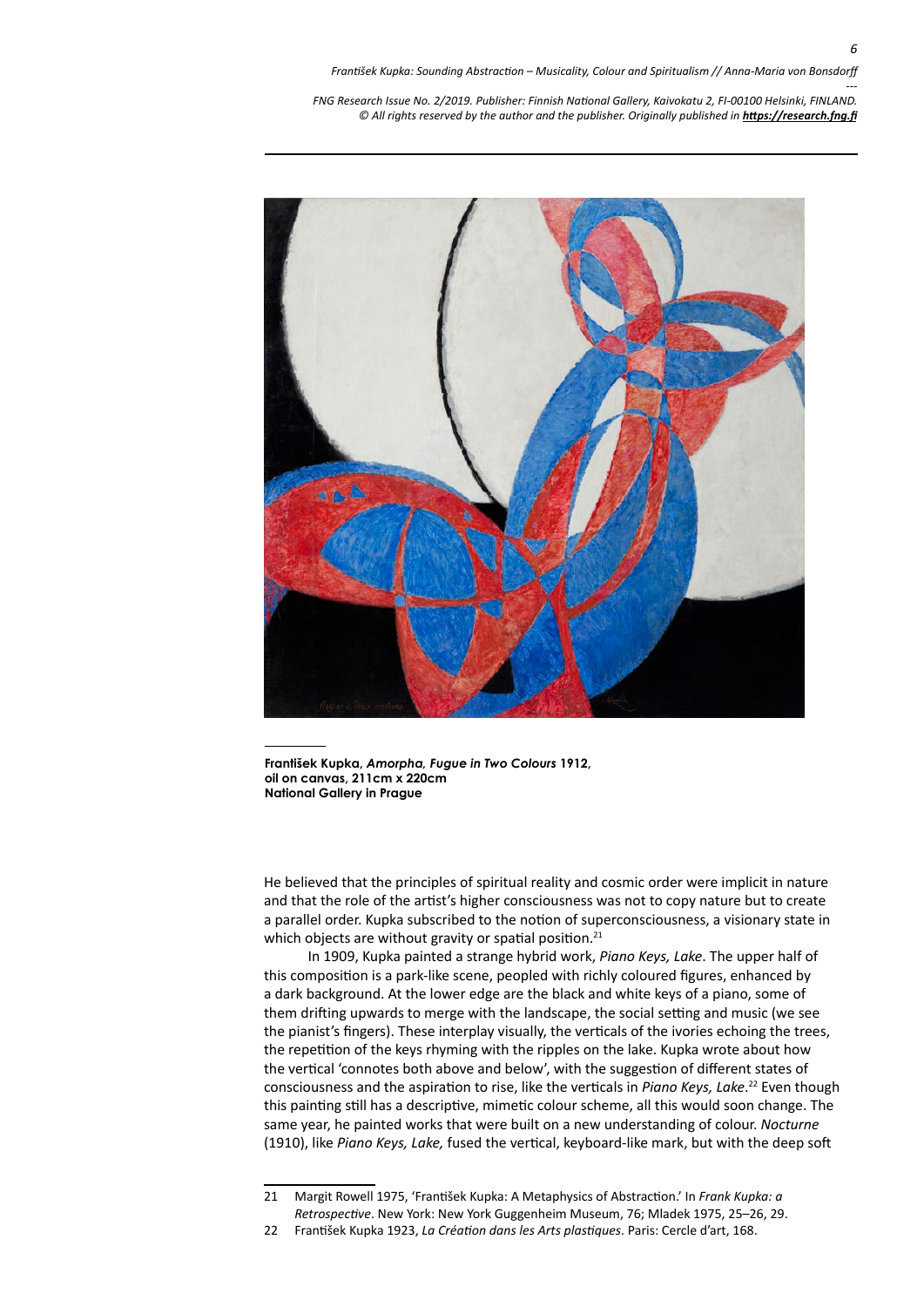tones of night-time. Indeed, painters of musical visions were interested not only in the motif itself, but in its construction and they cultivated references to music using musical devices, systematic horizontal lines, harmonic tones or vibrating colours – creating chromatic and tonal compositions.<sup>23</sup>

The interest in musicality that is an essential part of Kupka's art is also intertwined with the history of colour. Kupka's early art studies in Prague had provided him with a good grounding in the principles of colour theory and he also learned about complementarity, as described in Newton's *Opticks* (1704). The teaching was based on observation of Newton's colour theory and thin colour plates, and on the study of Wilhelm von Bezold's *Farbenlehre* (1874), one of the earliest books by a scientist to be directed specifically at artists.24

Kupka was evidently familiar with Newton's colour-circle: in his own colour diagram, a white centre is surrounded by progressively saturated circles of ten named hues, including 'indigo', a clear indication of the artist's knowledge of Newton's theory of colour. According to this theory, colour had opacity as well as transparency, could be shiny or matt, had surface texture as well as hue, as well as an intrinsic tonal value (saturated yellow, for example, was lighter than saturated blue).<sup>25</sup> It is, however, interesting that perhaps the only series of paintings in European art to be based directly on these Newtonian ideas are Kupka's *Discs of Newton* (1912).26

In *Concerning the Spiritual in Art* (1911), Wassily Kandinsky similarly states: 'Colour is the keyboard, the eyes are the hammers, the soul is the piano with many strings (…). The artist is the hands that play, touching one key or another, to cause vibrations in the soul.<sup>'27</sup> However, Kandinsky's chromatic ideas differed from Kupka's and were derived from Goethe's theories, as Kandinsky used complementary pairs of colours, for example classifying yellow as disruptive and aggressive, in contrast with blue, the 'heavenly colour', which was restful and had 'the power of profound meaning'.28 Kupka, on the other hand, had a very different approach towards yellow. In *Yellow Scale* (1907) he turns to the colour itself, by giving meaning through one singular colour – a colour in the major key. In an interview given in 1913, he summarised his ideas:

*I take care of the morphologic units of the relations between different forms. (…) This is why I use together with the rectangular lines all the rounding angles. It is the same with colours, which must all be either in the major or minor key. (…) The public certainly needs to add to the action of the optic nerve those of the olfactory, acoustic and sensory ones.29*

When Kupka's completely non-figurative canvases, including *Amorpha, Fugue in Two Colours* and *Amorpha, Warm Chromatics,* shocked viewers at the Salon d'Automne in 1912, it marked an artistic 'counterpoint', as in a Bach fugue.<sup>30</sup> For Kupka, the essence of nature manifested as a rhythmic geometric force, therefore he was producing visual, graphic forms

*---*

<sup>23</sup> von Bonsdorff 2012, 140.

<sup>24</sup> Mladek 1975, 18–20; Von Bezold's book, English translation *The Theory of Colour in Relation to Art and Art-Industry* (1876). John Gage 2006, *Colour in Art*. World of Art series. London: Thames & Hudson, 8–9.

<sup>25</sup> This side view of two thin transparent plates pressed together and producing what came to be known as 'Newton's Rings', shows the opposite colours by transmitted and reflected light, and is probably the first illustration of what came to be known as complementarity. Sir Isaac Newton 1704, 'Colours of Thin Plates.' In *Opticks*; John Gage 2005, *Colour and Culture: Practice and Meaning from Antiquity to Abstraction*. London: Thames & Hudson, 153–54; Cage 2006, 36, 143, 313.

<sup>26</sup> F. Kupka 1923, 156–57; Rowell 1975, 67–76.

<sup>27</sup> Wassily Kandinsky 1911, *Über das Geistige in der Kunst*, Munich, transl. Michael Sadler, *The Art of Spiritual Harmony*. London, 1914; *Concerning the Spiritual in Art*, 37–38.

<sup>28</sup> John Gage 1980, 'The Psychological Background to Early Modern Colour: Kandinsky, Delaunay and Mondrian.' In *Towards a new art: essays on the background to abstract art*, *1910–20*. London: Tate Gallery, 24–25; John Gage 1999, *Colour and Meaning. Art, Science and Symbolism*. London: Thames & Hudson, 250–52.

<sup>29</sup> František Kupka, interview with A. W. Warshawsky. *The New York Times* 19 October 1913.

<sup>30</sup> Vergo 2013 (2010), 205–206, 251.